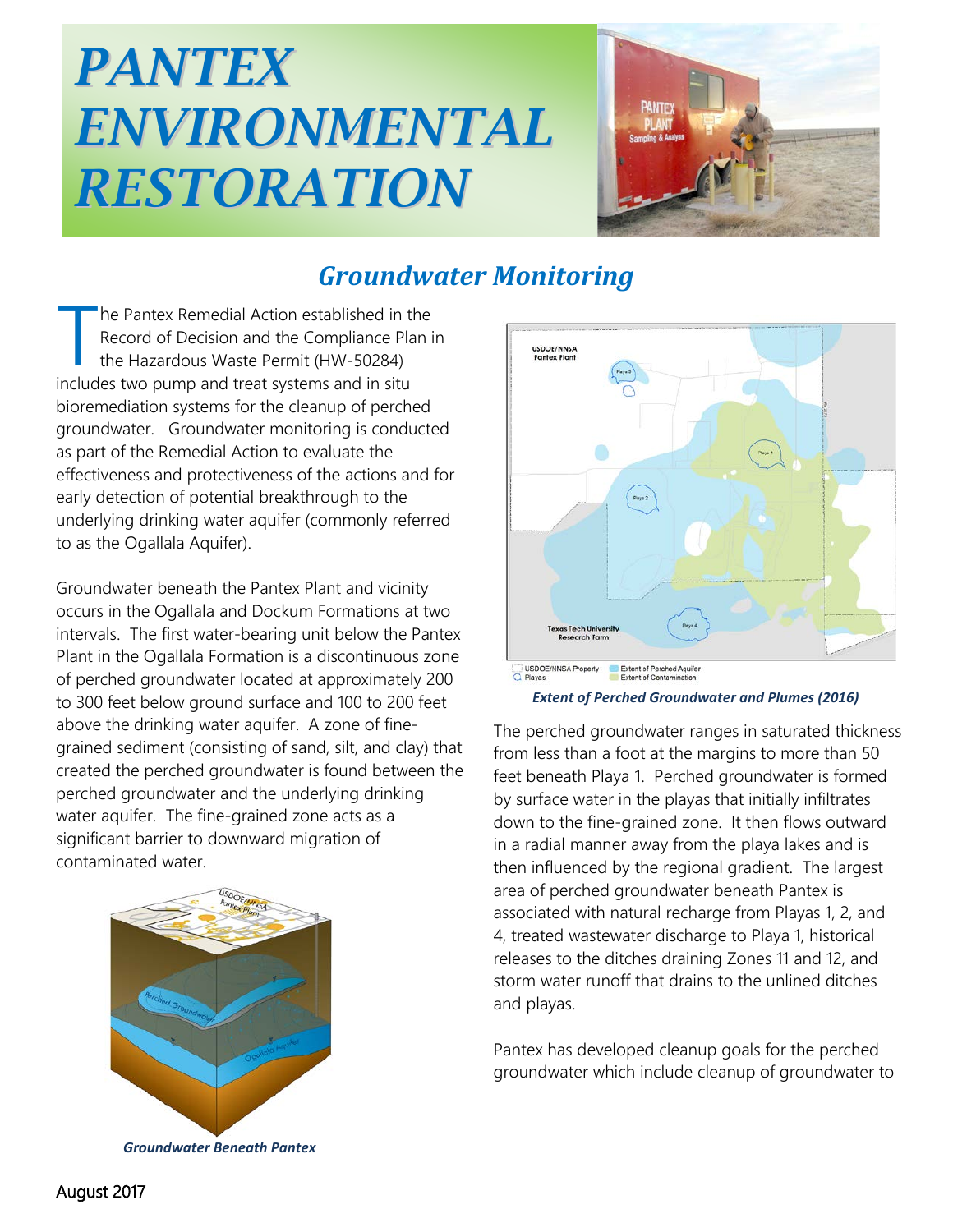protection standards and reduction of perched water levels to protect the underlying Ogallala Aquifer and to prevent growth of the plumes. Pantex monitors the perched groundwater and the Ogallala Aquifer to determine if the established objectives are met. The monitoring system was established to evaluate the following objectives:

- **Plume stability** Pantex evaluates the plumes to determine if they are stabilizing and being treated or continuing to spread.
- Corrective Action effectiveness Pantex evaluates the concentrations in and downgradient of the treatment system to determine if the systems are effectively treating or removing contaminants as expected. Pantex also evaluates whether water levels are declining as expected to prevent the movement of contaminated groundwater to areas that could allow migration to the Ogallala Aquifer.
- Uncertainty management at the source areas -Pantex evaluates data to determine if the source areas are depleting as expected and that no new contamination has moved into the perched groundwater.
- Early detection in the Ogallala Aquifer Pantex evaluates Ogallala wells at points where break through could occur and upgradient of water sources.
- Natural attenuation of contaminants This process is monitored at Pantex to help determine where natural attenuation is occurring, under what conditions it is occurring, and to possibly determine a rate of attenuation. Natural attenuation is evaluated to determine if it is a viable remedial option in areas that are difficult to treat.

The long-term monitoring system was designed in conjunction with the Texas Commission on Environmental Quality and the US Environmental Protection Agency. The design was documented in the Long-Term Monitoring Design and the detailed sampling and analysis requirements are provided in the Sampling and Analysis Plan (SAP). The SAP is incorporated into the Compliance Plan and is submitted to regulatory agencies for approval.



*2016 Evaluation of RDX concentration trends based on monitoring data collected at perched groundwater wells*

Pantex monitors 128 perched groundwater wells for contaminants or continued dry conditions. Pantex also evaluates an additional 34 wells for water levels. Pump and treat extraction wells are monitored to gather additional data about the contaminant plumes. Pantex also monitors wells inside the in situ bioremediation system to evaluate reducing conditions. In an average year, Pantex analyzes for over 9,000 constituents in perched groundwater.

Pantex monitors 30 wells in the Ogallala Aquifer for contaminants and water levels. Seven of the wells are sampled at multiple depths. In an average year, Pantex analyzes over 1,500 constituents in Ogallala groundwater.

Results of the monitoring are evaluated and provided in progress reports. Pantex also conducts a five-year review to evaluate the protectiveness of the remedies and determine if changes to the remedy are required to meet the cleanup goals and short-term and longterm protectiveness of people and the environment. Pantex has also developed a groundwater contingency plan, approved by regulatory agencies, to quickly and efficiently respond to unexpected results in perched groundwater and the Ogallala Aquifer. It is expected to take many years of treatment to remedy the plumes. Pantex will continue to monitor the Remedial Action and provide results in progress reports at [pantex.energy.gov](http://pantex.energy.gov/) on the Environmental Cleanup Documents web page.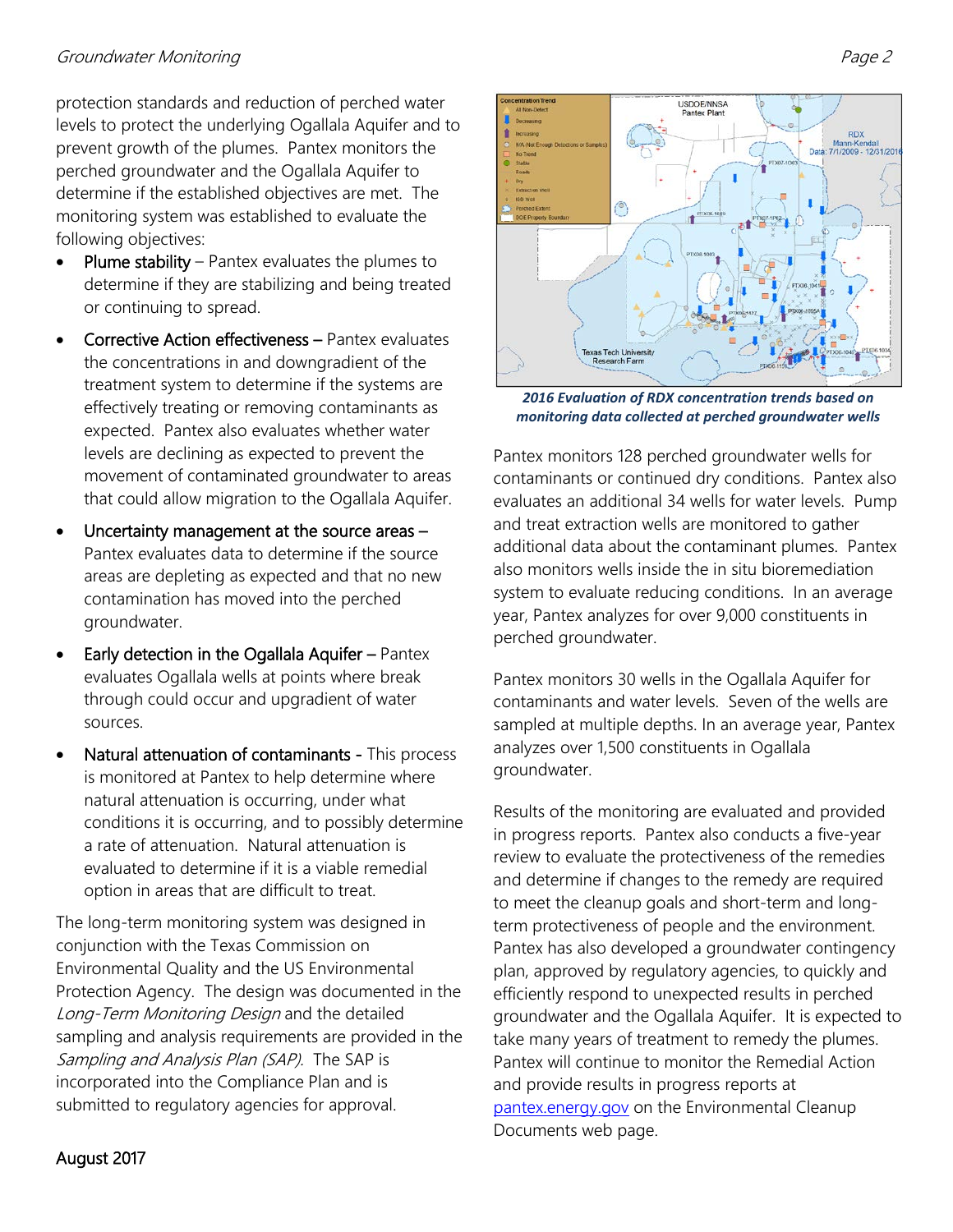

*Perched Monitoring Wells and Monitoring Objectives*